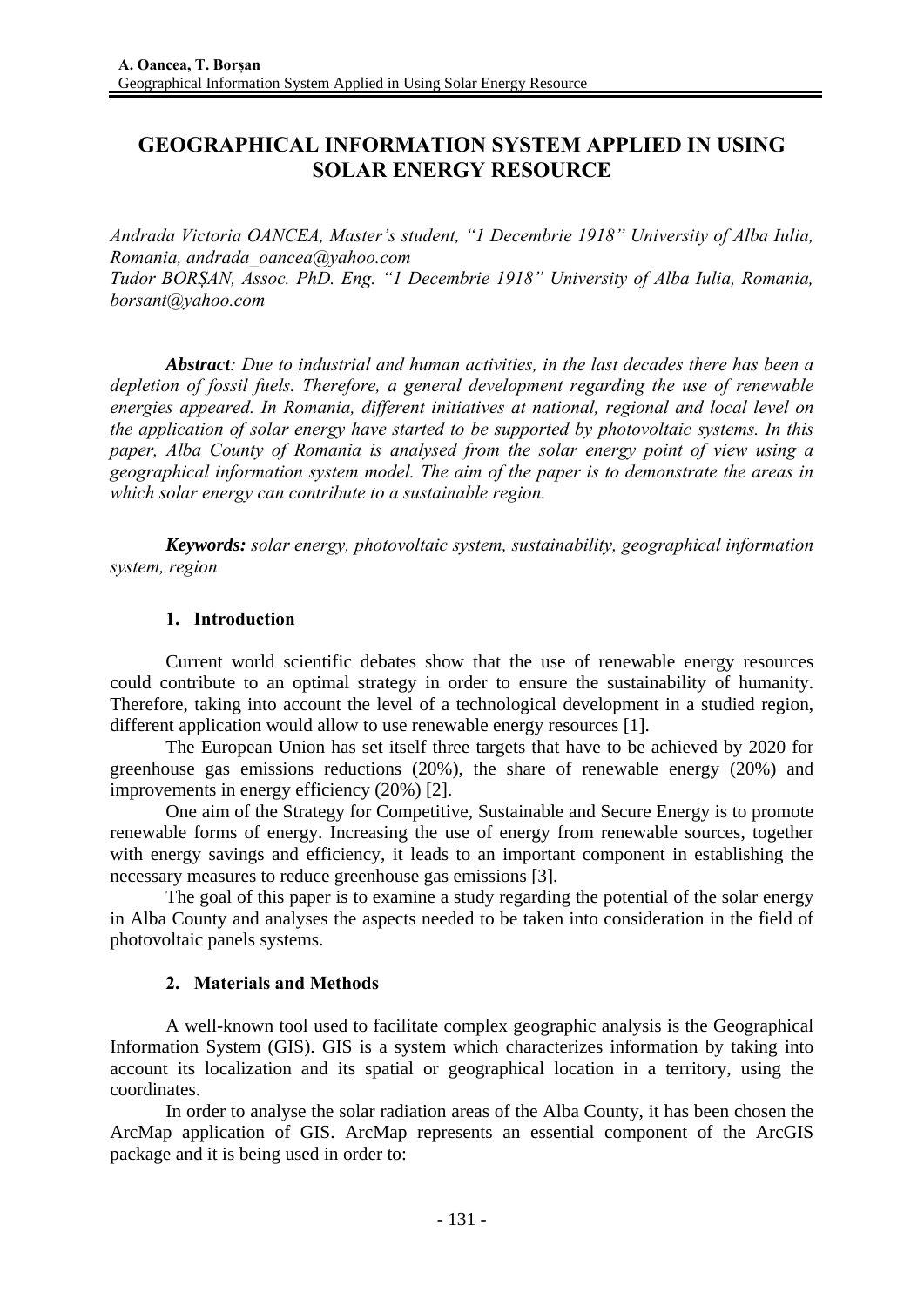- − create geospatial database;
- modify, complete and update the GIS resources;
- create thematic maps;
- − perform analyses and specific interrogations [4].

#### **3. Results and Discussion**

As a first phase of this study, a first solar radiation map has been created by using the Aspect function which is often applied to a digital elevation model (DEM) – figure 1, this DEM representing a raster of elevation values.



Figure 1. The Solar Radiation in [Wh/ m²] Map using the DEM Aspect

In order to obtain a more detailed map, the solar radiation values of the Alba County's cities have been determined (Wh/  $m^2$ ) – figure 2. This aspect has been made taking into account the azimuth angle and the online Sun calculator [5].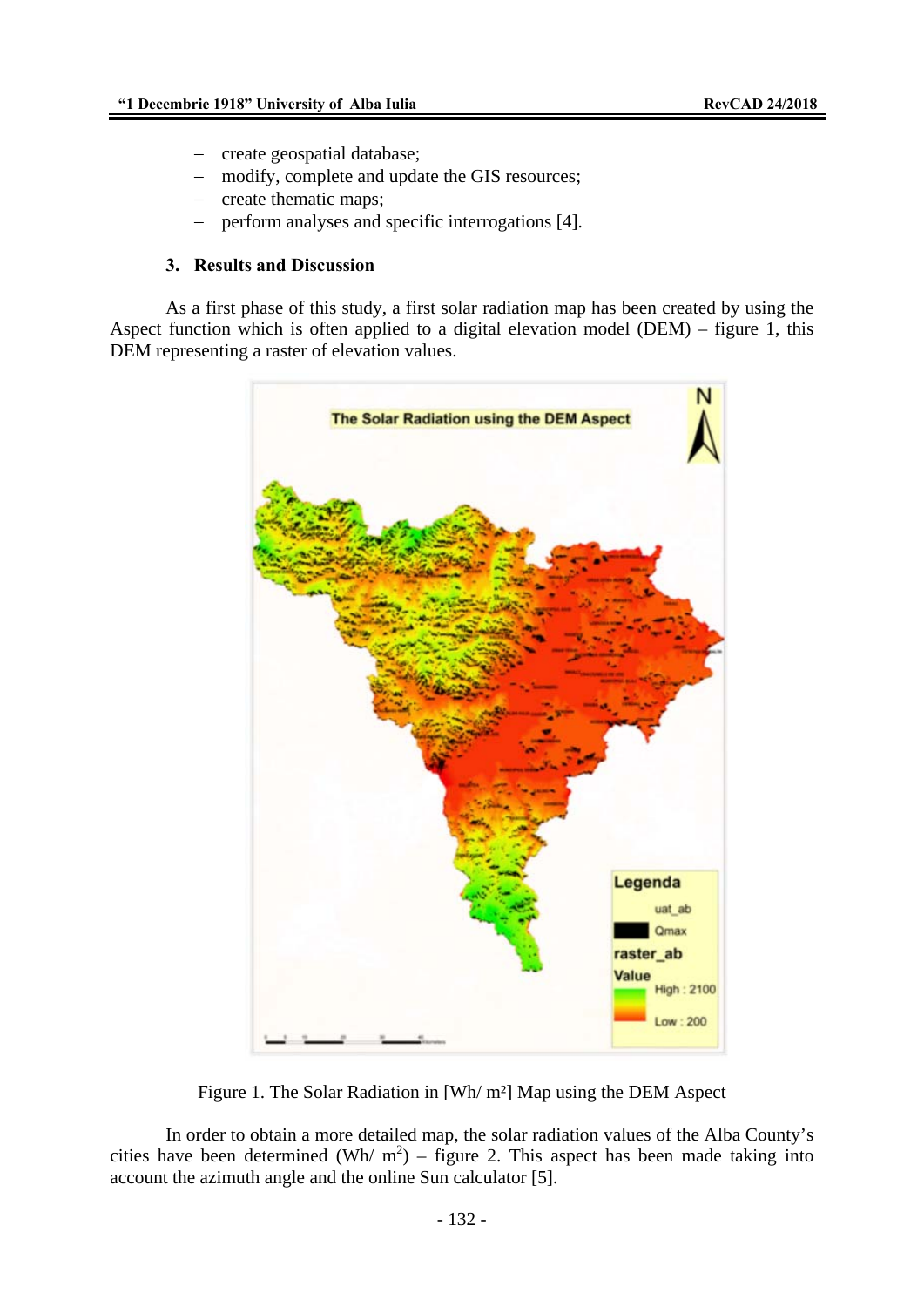

Figure 2. The amount of solar radiation of each location of Alba County

In the North – West and South regions, there is a more prominent potential of solar energy. Its value ranges between 533 kWh/  $m^2$  and 565 kWh/  $m^2$ . In what concerns the Central region and the East one, the solar energy potential has an average value of 520 kWh/  $m^2$ .

Solar radiation reaching the surface is made up of two components, namely direct and diffuse radiations. Direct radiation is the part which travels unimpeded through space and the atmosphere to the surface. Diffuse radiation is the part scattered by atmospheric constituents such as aerosols and clouds.

The map of global radiation for the Alba County has been elaborated using ArcMap program – figure 3.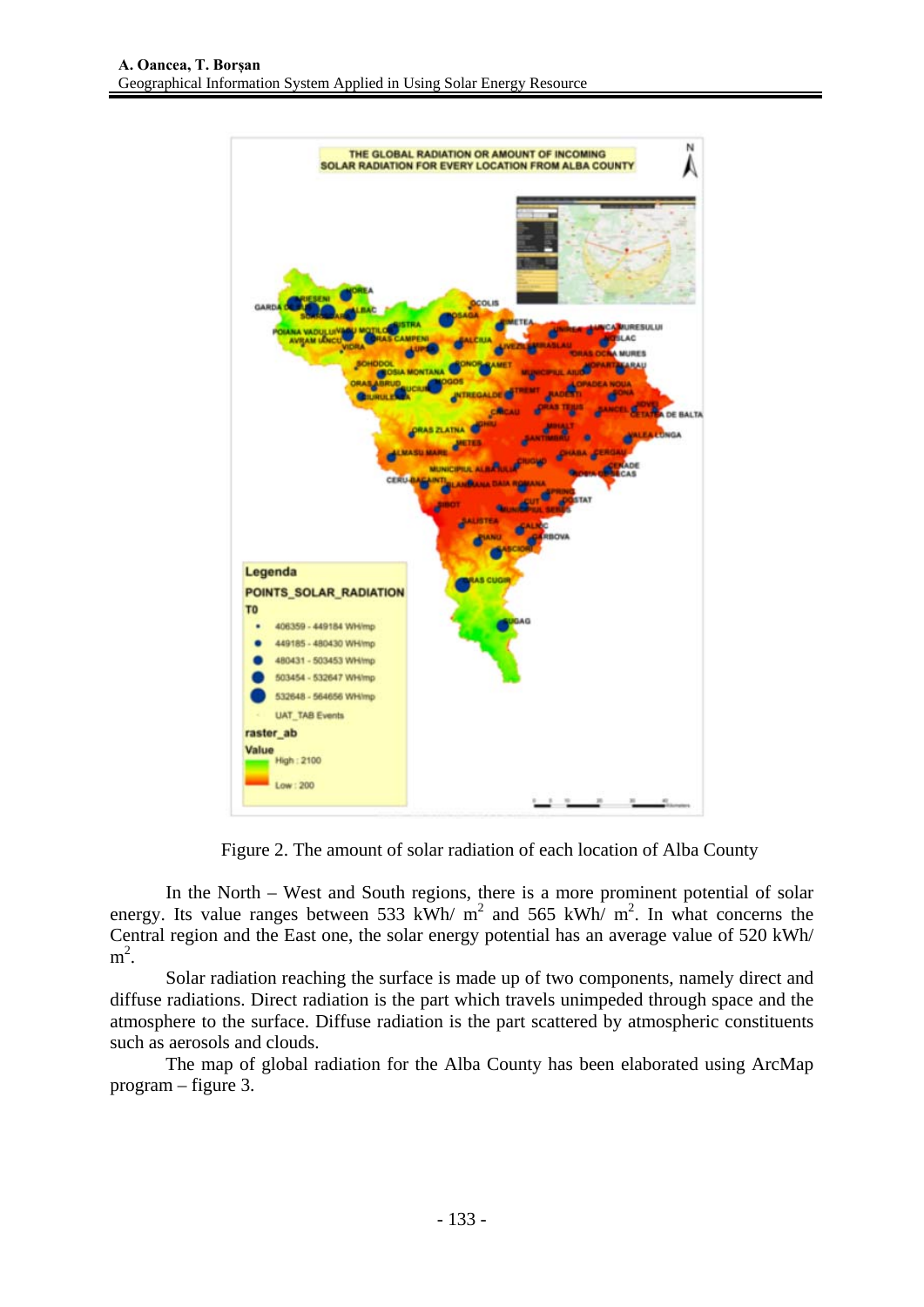

Figure 3. Global radiation of Alba County

The average solar radiation in Romania ranges from 1300 to 1500 kWh/ $m^2$  per year [6]. Normally, the central region of Romania is recognised by its natural gas and hydro energy resources, but in the last years, many photovoltaic projects have started to appear.

Therefore, before using a type of land, it is important to consider the following aspects:

- solar panels have to be at a predetermined distance one from each other in order to avoid shading and for maximum capture of solar radiation;
- the ideal orientation of the photovoltaic structure is the southern part;
- the tilting of the panels have to be made according to the slope of the ground on which they will be positioned so that they can maximize the amount of radiation captured over a year;
- the ideal angle of inclination is 35<sup>°</sup> [7].

Moreover, the design process of a photovoltaic panel needs to be carefully analysed, to take into account all aspects in order to get those better features based on available resources and to consider possible losses in the system in order to maximize profitability.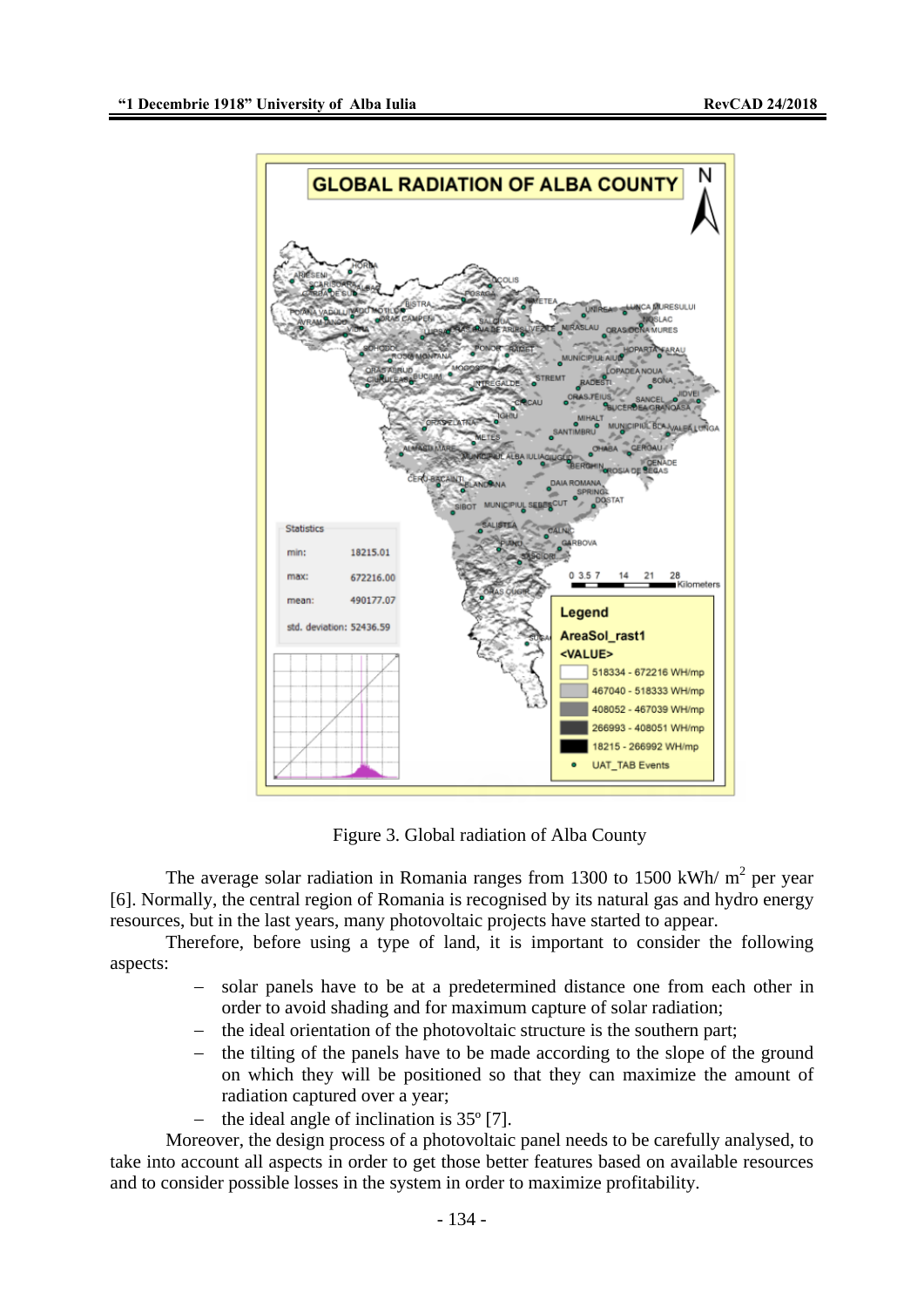Another important element is shading, which produces a strong impact on the performance of a photovoltaic system. Even a small degree of shading on one side of the installation can have a significant impact on the energy production generated by the entire array. For this reason, shading is considered an element of system performance. It must be specially addressed in the design phase of the system a careful selection of location – figure 4.



Figure 4. Obstacles (S1, S2, S3, S4) location which has to be considered [8]

Giving the case from the figure 4, there are two hypothetical location options (case A and B), each one with its solar radiation diagram and shading losses.



Figure 5. PV location alternatives and their solar radiation diagram and shading losses [8]